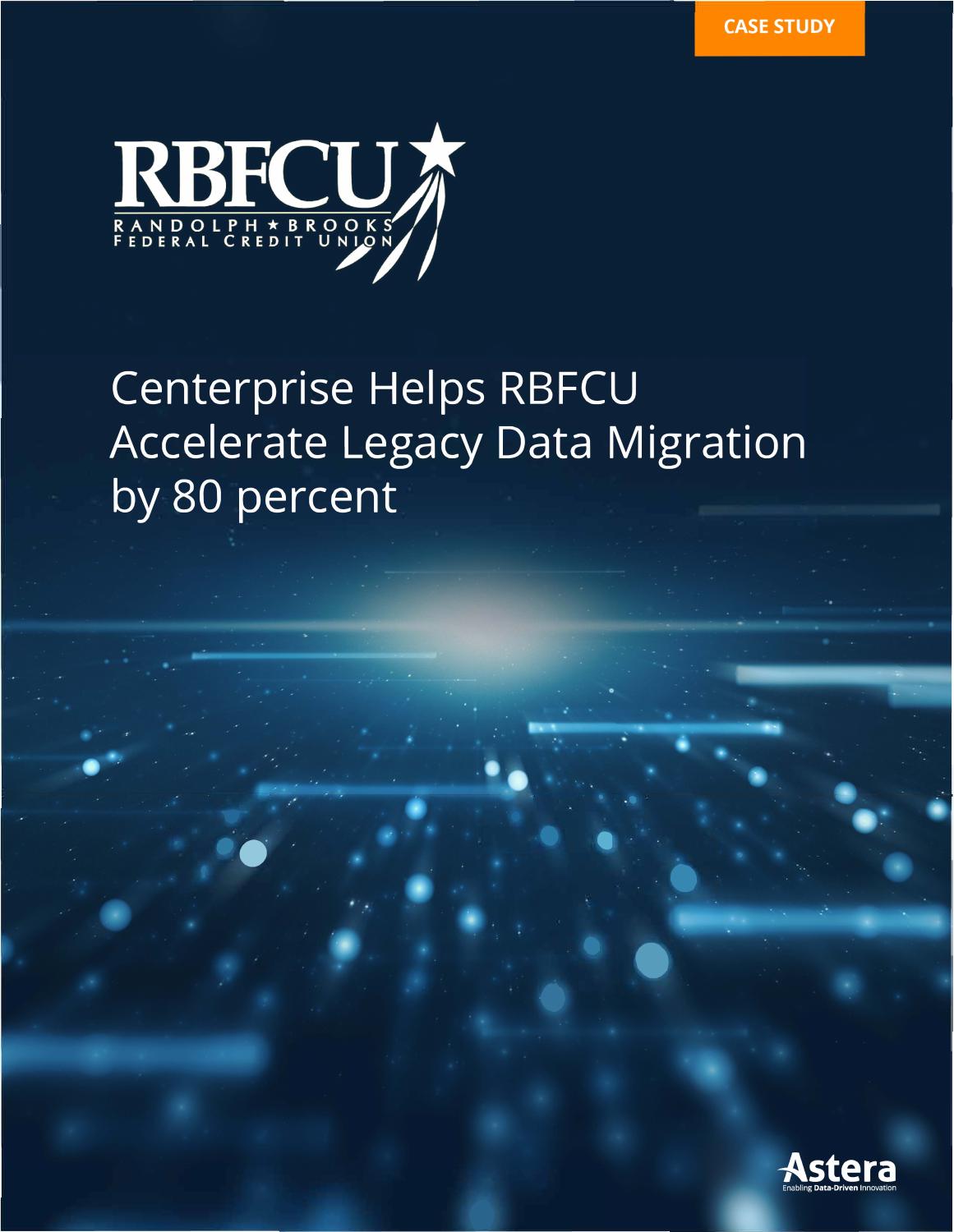#### **Industry**

Financial Services

# **Profile**

Randolph-Brooks Federal Credit Union is one of the top credit unions in the country with over 400,000 members and assets exceeding \$5 billion.

## **Challenges**

Develop member-centric applications using legacy data

Integrate data of new products and services and regulatory compliance

#### **Astera Product**

Centerprise Data Integrator

## **Application**

Data migration from legacy system to new core banking system

# **Result**

Accelerated project completion time by more than 80 percent.

Simplified SQL development time through short product learning curve



Randolph-Brooks Federal Credit Union (RBFCU) is a major bank and financial services enterprises operating in 55 locations across Texas, USA. With its strong commitment to customer service, RBFCU has expanded its banking solutions portfolio to cater to a fastgrowing customer base. Overtime, RBFCU has shifted its banking and financial solutions data to become more customer-focused, whilst ensuring compliance of regulatory and industry best practices.

## Challenges

RBFCU had previously implemented an internally-developed core banking system to store and maintain member account information. As the credit union's membership and product offerings expanded, the back end soon grew to hundreds of tables storing hundreds of gigabytes of data. Because of the legacy design of the system, RBFCU's ability to develop modern, member-centric applications was hindered and fitting new products and services into the system often took an excessive amount of time. Additionally, RBFCU's team was tasked with completing many regulatory changes to keep the core system compliant, which further hindered them from focusing on developing productive software applications.

Ultimately, a decision was made to convert to a third-party core banking platform from Fiserv. The decision was a logical one; however, credit union leadership soon realized that converting to the new platform would be a daunting task. The sheer enormity of the data to be converted would require dedicated resources to get the job done. This spurred the creation of a core conversion team, which was charged with converting legacy data into the new core banking system, developing conversion logic/business rules, identifying opportunities for data cleanup, and integrating newly selected ancillary software with the core system.

#### Business Needs

Business needs for this project were three-fold. First, because RBFCU's legacy system was account-centric and not member-centric, converting entity relationships from the old system to the new was very challenging. Converting data between the legacy system and new core system would take complex normalizations of the data, increasing the risk of an excessively cumbersome migration project.

Secondly, performance and ease-of-use were top priorities for this project. Any time spent learning a new tool or paradigm was time not spent working on the actual business problem at hand. Furthermore, an overly esoteric tool could prevent newcomers from effectively participating in the project down the road. Thirdly, the solution would need to have a performance threshold high enough to realistically test in a timely manner.